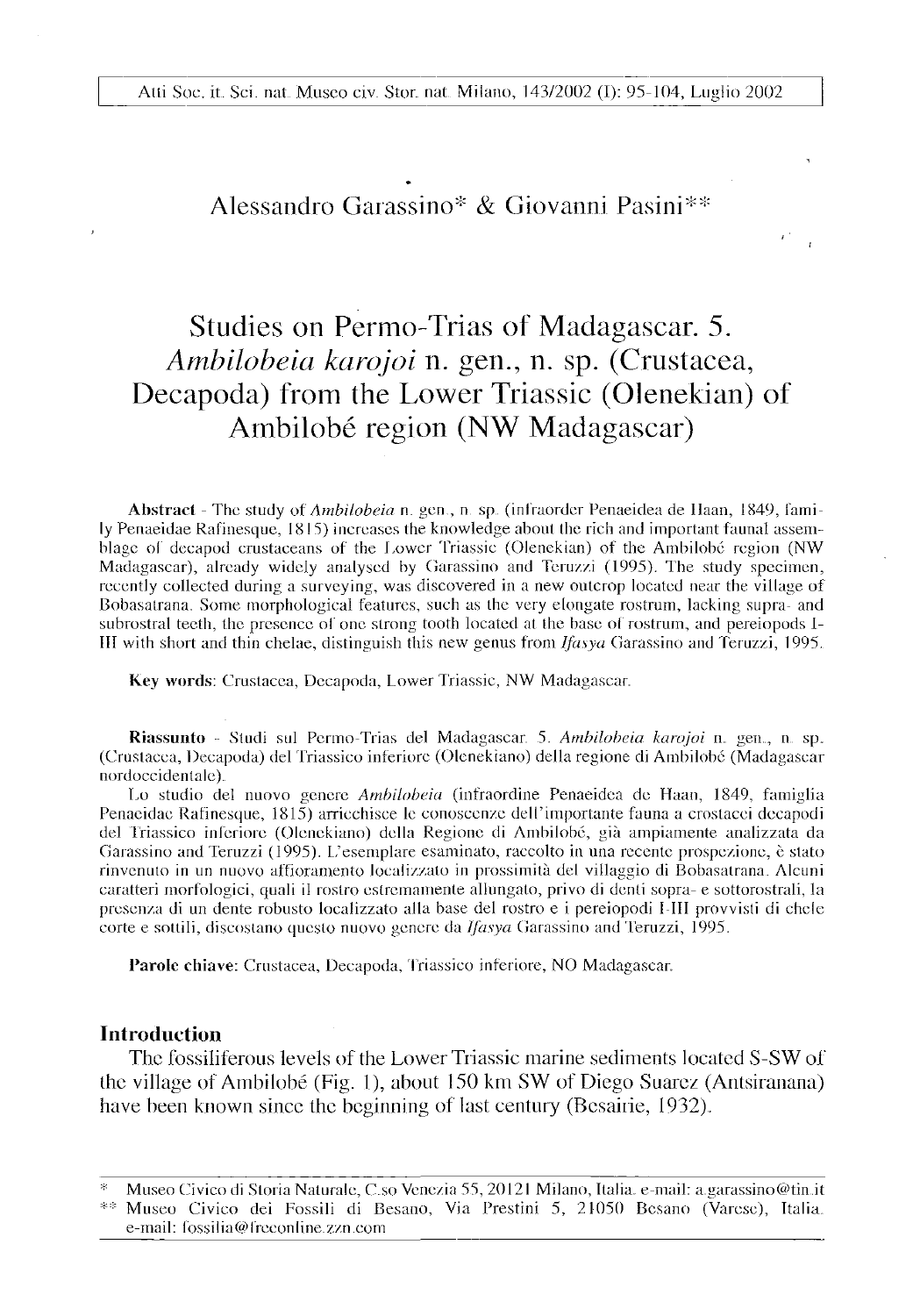

Fig. 1 - The point indicates the Bobasatrana outcrop (Ambilobe region, NW Madagascar) where the study specimen was discovered.

Fig. 1 – Il punto indica il giacimento di Bobasatrana (regione di Ambilobé, NO Madagascar) dal quale provienc l'esemplare sludiato.

This paper deals with the description of a new genus of decapod crustacean of the Lower Triassic of the Ambilobe region (NW Madagascar), increasing our knowledge about this decapod faunal assemblage, that has been intensively studied by Garassino and Teruzzi (1995). The fossiliferous rocks are included within a sedimentary succession of Lower Triassic age, forming a discontinuous band, about 120 km long, oriented SW-NE. The band of marine sedimentary rocks lies within a depression between two cuestas, formed by the prepalaeozoic crystalline basement to the NE, and by non-fossilifcrous continental Middle and Upper Triassic sandstones (Isalo) to the SW.

According to Besairie (1932, 1972), (he Lower Triassic succession in the region includes the following (from bottom to top):

- 1 Neopermian *{Productus, Spirifer* and *Xenaspis* beds)
- 2 Neopermian *{Cyclolobus* and *Xenaspis* beds)
- 3 Lower Eotrias *(Claraia* and fish beds)
- 4 Middle Eotrias (fish and ammonite beds)
- 5 Upper Eotrias (Iraro shales at W and Barabanja *Flemingites* beds at E)
- 6 Isalo continental sandstones.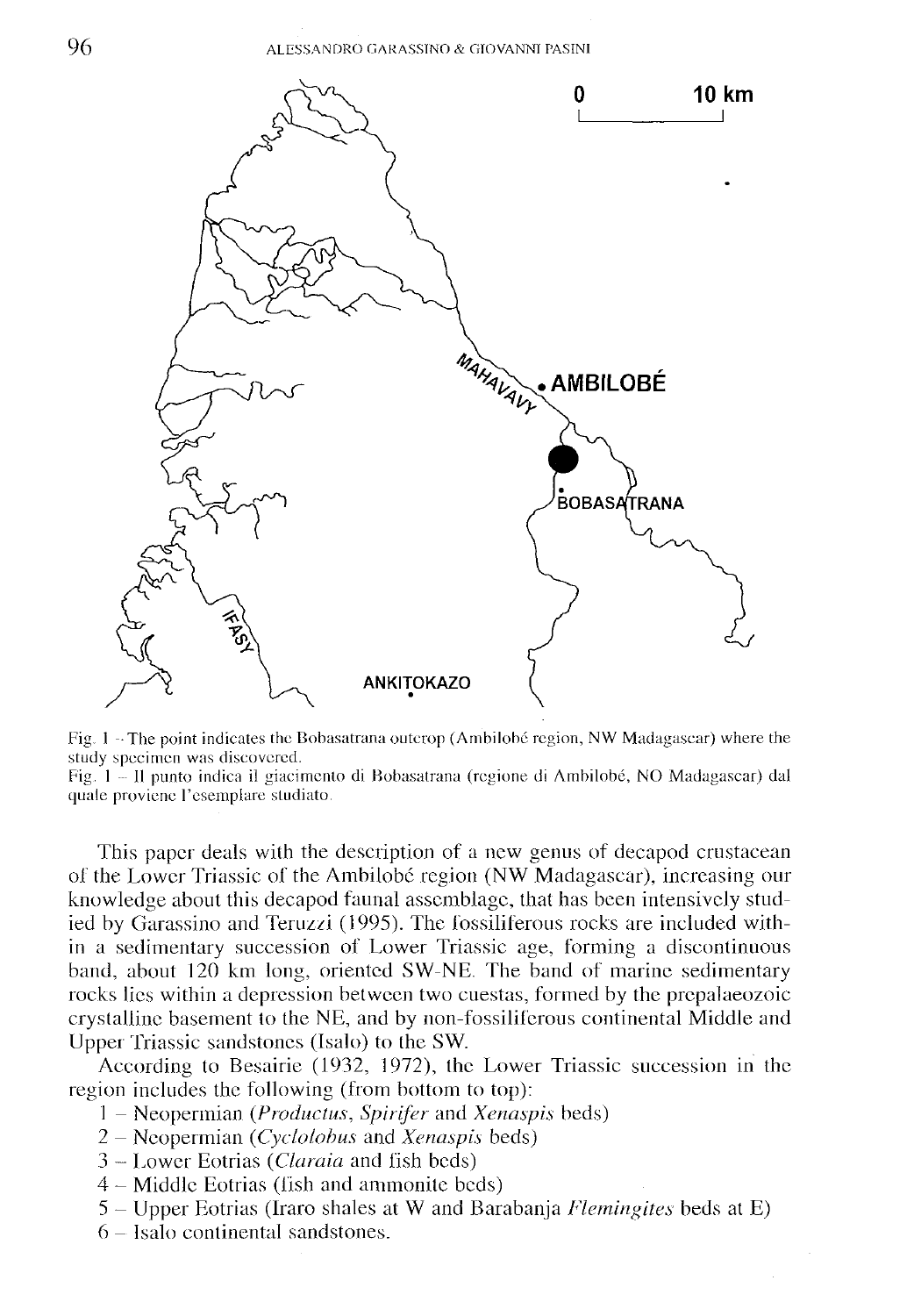

Fig. 2 - Bobasatrana outcrop is located near the Mahavavy river. Fig. 2 - Il giacimento di Bobasatrana è situato in prossimità del fiume Mahavavy.

The thickness of the various members of the series is highly variable (Besairie. 1972). Permian strata are estimated to be about 100 m thick, the marine Lower Triassic series varies from 600 m in the western parts of the basin, in the Ankitokazo area, to 1.200 m in the Andavakoera Massif region, and to just 300 m in the Barabanja basin, on the eastern margin of the sedimentary band.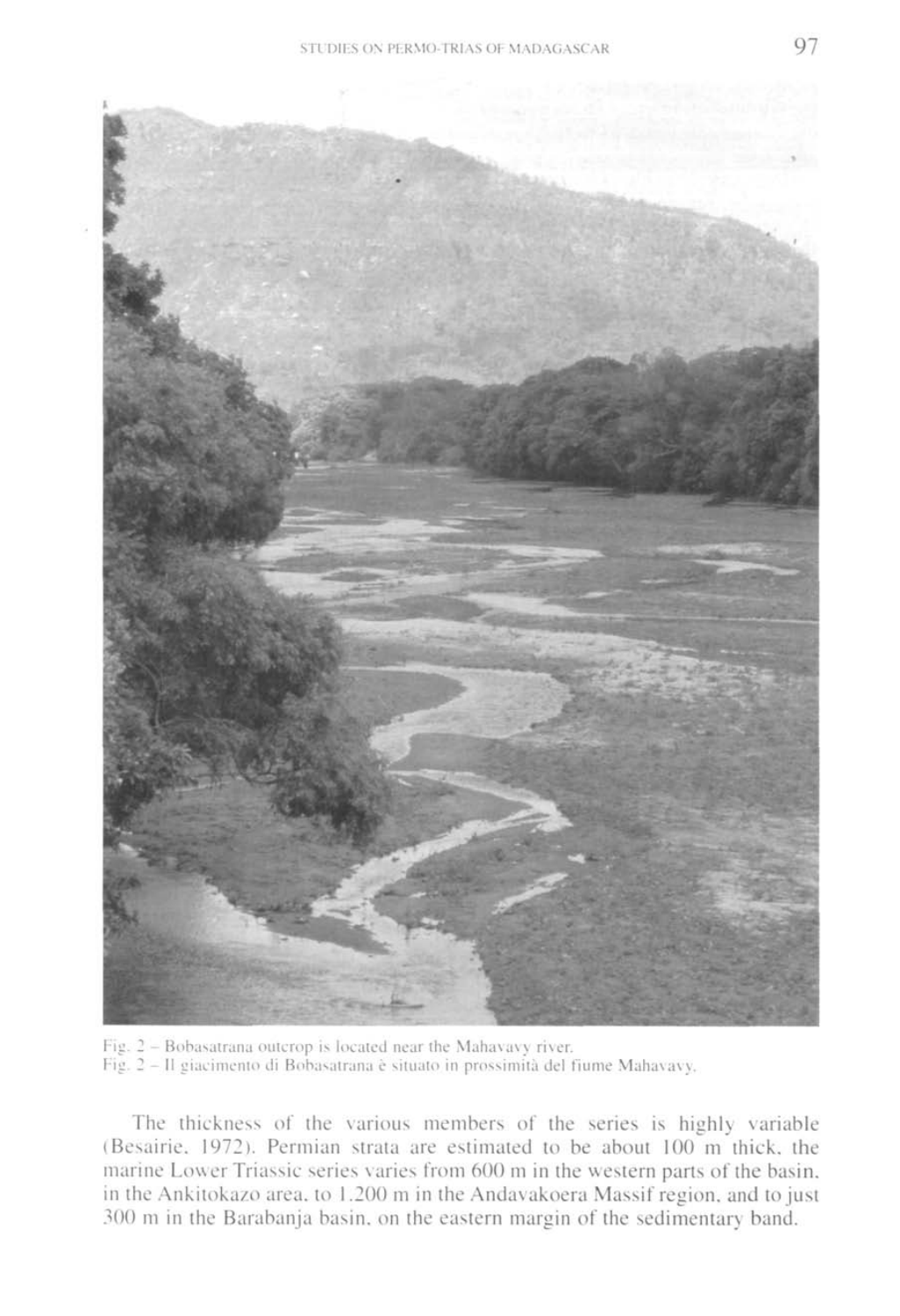Beltan (1996) proposed, for the fossil-bearing beds of the Lower Triassic of the Ambilobe region, a Dienerian age (Lower Triassic), after a correlation with the *Lystrosaurus* and *Cynognathus* zones of the Beaufort Group (Battail *et al.,*  1987)..

Recently, Yanbin *et al.* (2002) studied some conchostracans • of the Ambilobe region, ascribing them to *Euestheria (Magniestheria) iruempyi*  (Kozur and Seidel, 1983). Since this .species was previously discovered also in Bernburg Formation (lowermost Olenekian) of the German basin, we can date the faunal assemblage of Ambilobe region not to Induan (Dienerian), but to Olenekian.

The famous faunal assemblage comprising invertebrates (ammonites, nautiloids, bivalves, annelids, decapod crustaceans, thylacocephalans, cicloids, limulids and conchostracans) and vertebrates (mostly fishes and rare amphibians) is found in the most western outcrops of the band of sedimentary rocks, roughly between the small village of Anaborano Ifasy in the SW and Bobasatrana in the NE (Fig. 1). The first discoveries of fossils in the region was during the fifties of the  $20<sup>th</sup>$  century, during geological prospecting carried out by Bureau de Geologic du Madagascar to the search of gold deposits. The first scientific paper was by Douvillé (1910). Since then many studies were carried out on the invertebrate fauna, mainly dealing with ammonites and bivalves, but also with nautiloids, crustaceans (decapods and thylacocephalans), and polychaete annelids (Vaillant-Couturier Treat, 1933; Van Straelen, 1933; Collignon, 1933, 1934; Alessandrello, 1990; Arduini, 1990). Recently, fossil bivalves from the Lower Triassic of Ambilobe region, identified as *Bakevellia* sp. cfr. *B. stockleyi* (Cox) (Fang Zhongjie, com. pers.), were found associated with the conchoslracan species *Euestheria (Magniestheria) truempyi* (Kozur and Seidel, 1983). This bivalve was previously discovered in the marine intercalated beds of the upper part of Ruhembc bed in Kidodi area and the Tanganyka and Sakamena beds of SW Madagascar. In Madagascar, this level lies somewhat below the horizon bearing the amphibian *Rhinesuchus,* which is an important element of the Early Triassic *Lystrosaurus* zone (Beltan, 1996). Therefore, the bivalve-bearing bed is of Early Triassic age. The most recent studies about invertebrates are by Yanbin *et al.* (2002) on conchostracans, by Brambilla *et al.* (in press) on the first record of cycloids in Gondwana, and by Hauschkc *et al.* (in press) on the limulids. We point out that the presence of conchostracans, typical organisms of freshwater environments, questions the marine origin of these basins, argued by pasl and recent studies about the Lower Triassic fauna of Ambilobe region. Also, vertebrates were the subject of many studies, concerning fishes (Priem, 1924), Moy-Thomas (1935), Pivclcau (1927, 1934, 1946), Lehman (1948, 1952, 1953, 1956), Beltan (1968, 1996), Olsen (1984) and Barbieri (1991), and amphibians (Lehman, 1955, 1958, 1960, 1963, 1966; Piveteau, 1936, 1938, 1956).

The present research is part of a program of studies started in thr eighties of the last century by the Department of the Invertebrate Palaeontology of Museo Civico di Storia Naturale di Milano on the collection of the Lower Triassic fossils of the Ambilobé region. This research program was carried out by the cooperation of the late Dr. Jeannot Rasoanaivo, Director of Service de la Geologic du Madagascar. The specimen subject of this study was collected by one of the authors (G. Pasini).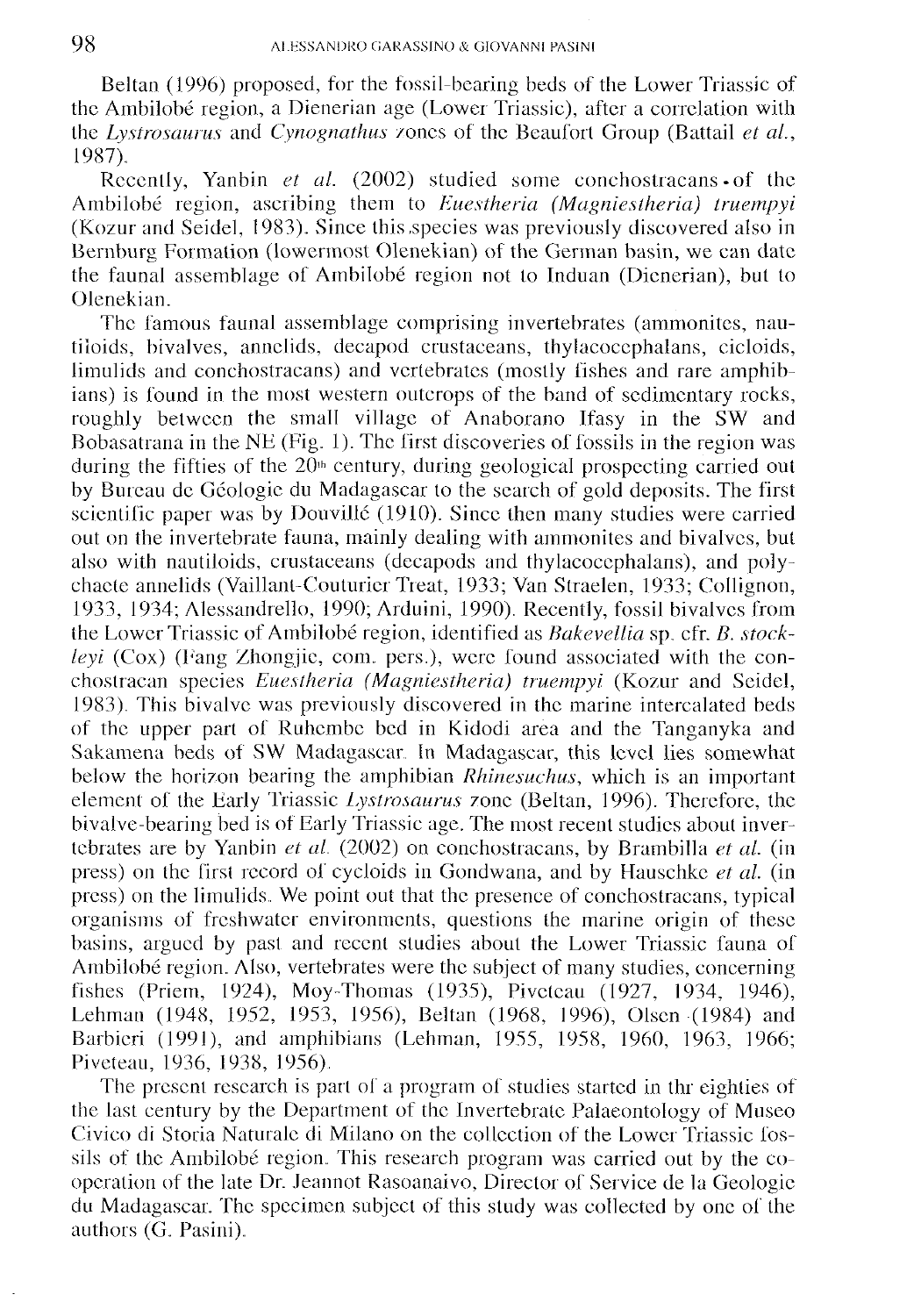## **Previous studies of decapod crustaceans from Ambilobe region**

The first description of decapod crustaceans from the Lower Triassic of Madagascar was that of Van Straelen (1933) who described two incomplete specimens from the Ambilobé region, housed in the collection of the Museum National d'Histoire Nature!le of Paris, ascribing them to *Anlrimpos madagascariensis.* Garassino & Teruzzi (1995) enlarged the study of decapod crustaceans of Ambilobe region thanks to a sample of  $400$  specimens, partly collected during a field mission in 1989 organised by the Department of the Invertebrate Palaeontology of Museo Civico di Storia Naturale di Milano and partly collected in previous years by G. Pasini himself. This research program was allowed by the precious co-operation of the Service de la Geologie du Madagascar. This resulted in recognition of *Ijasya* Garassino and Teruzzi, 1995, with the two species /. *madagascariensis* (Van Straelen, 1933), and /. *straeleni* Garassino and Teruzzi, 1995.

### **Material**

The present study is based on one specimen, discovered in a new outcrop surrounding the village of Bobasatrana (Figs. 1, 2). The specimen is preserved more or less flattened inside a subellipsoidal nodule, 1.5 cm thick, and 6.5 cm long. It consists of the external mould and preserves also the remains of the internal structures, such as the mandible and the thoracic somites.

Acronym: MSNM: Museo Civico di Storia Naturale di Milano.

## **Systematic Palaeontology**

Infraorder Penaeidea de Haan, 1 849 Superfamily Penaeoidea Rafinesque, 1815 Family Penaeidae Rafinesque, 1815

#### Genus *Ambilobeia* nov.

*Diagnosis:* subrectangular carapace; long rostrum without supra- and subrostral teeth; one strong tooth at the base of the rostrum; cervical spine and hepatic groove present; perciopods I 111 with chelae short and stout; somite VI strongly elongate.

*Type species: AmbUobeia karojoi* n. sp.

*Etymology:* the trivial name alludes to Ambilobé village around which the fossiliferous outcrops arc located.

*Description:* same as for the type species.

## *AmbUobeia karojoi* n. sp. Figs. 3, 4

*Diagnosis:* same as for the genus.

*Etymology:* the trivial name alludes to Mr. Karojo, a local prospector who donated the study specimen.

*Holotype:* MSNM i25459.

*Type locality:* Bobasatrana (Ambilobé region); the study specimen comes from a new outcrop surrounding the village of Bobasatrana, discovered recently by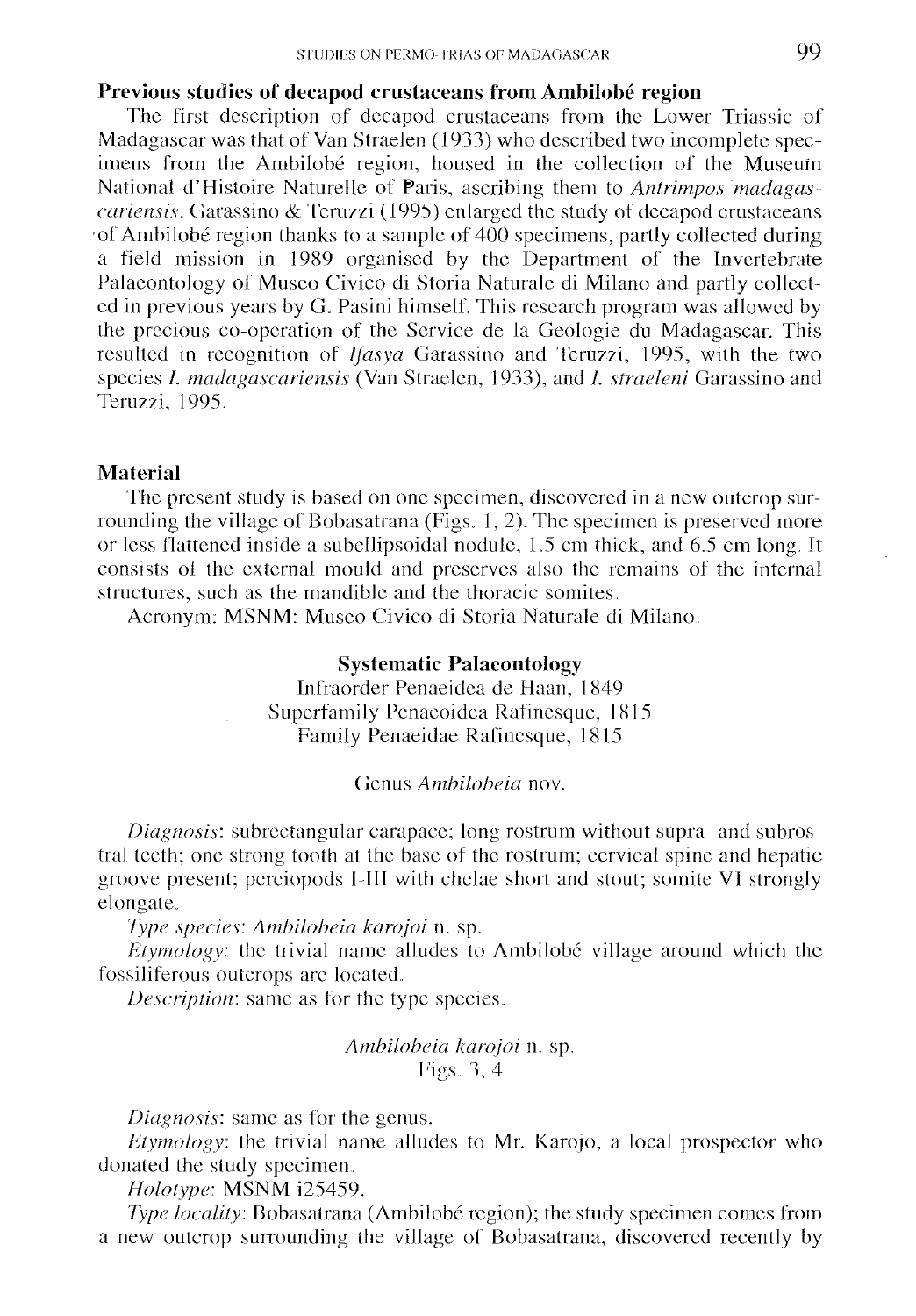

Fig. 3 – *Ambilobeia karojoi* n. gen., n. sp., reconstruction (reconstruction of distal extremity of rostrum, tail fan and plcopods are hypothetical)

Fig. 3 - *Ambilobeia karojoi* n. gen., n. sp., ricostruzione (la ricostruzione dell'estremità distale del rostro, del ventaglio caudale c dei plcopodi e ipotetica).

deforestation lo obtain new agricultural lands, and different from the typical outcrop, reported by French palaeontologists in the second half of the last century.

*Geological age:* Olenckian (Lower Triassic).

*Occurrence and measurements:* we ascribe to this species one specimen (MSNM 125459).

MSNM i25459 : total length of the body: 8 cm

length of rostrum: 1 cm length of carapace excluding rostrum: 2.5 cm width of carapace: 1.5 cm length of abdomen: 4 cm length of somite VI: 1 cm

*Description.* Carapace subrectangular in lateral view (Fig. 3) with ventral margin rising slightly in anterior third. Dorsal margin straight. Rostrum strongly elongate without supra- and subrostral teeth. One strong tooth at base of rostrum. Posterior margin, slightly convex in lower third, strengthened by a thin marginal carina. Ventral margin curvilinear. Ocular incision narrow and shallow. Weak antennal and ptcrygostomial angles. Dorsal surface of carapace with cervical spine and hepatic groove. Abdominal somites 1-V subrectangular, increasing in length posteriorly. Posterior margin of somites I-III straight, while that of somite IV-V posteriorly projecting. Somite VI subrectangular and longer than others. Tail fan incomplete. Fyc-stalk short. Scaphocerite with a large lam-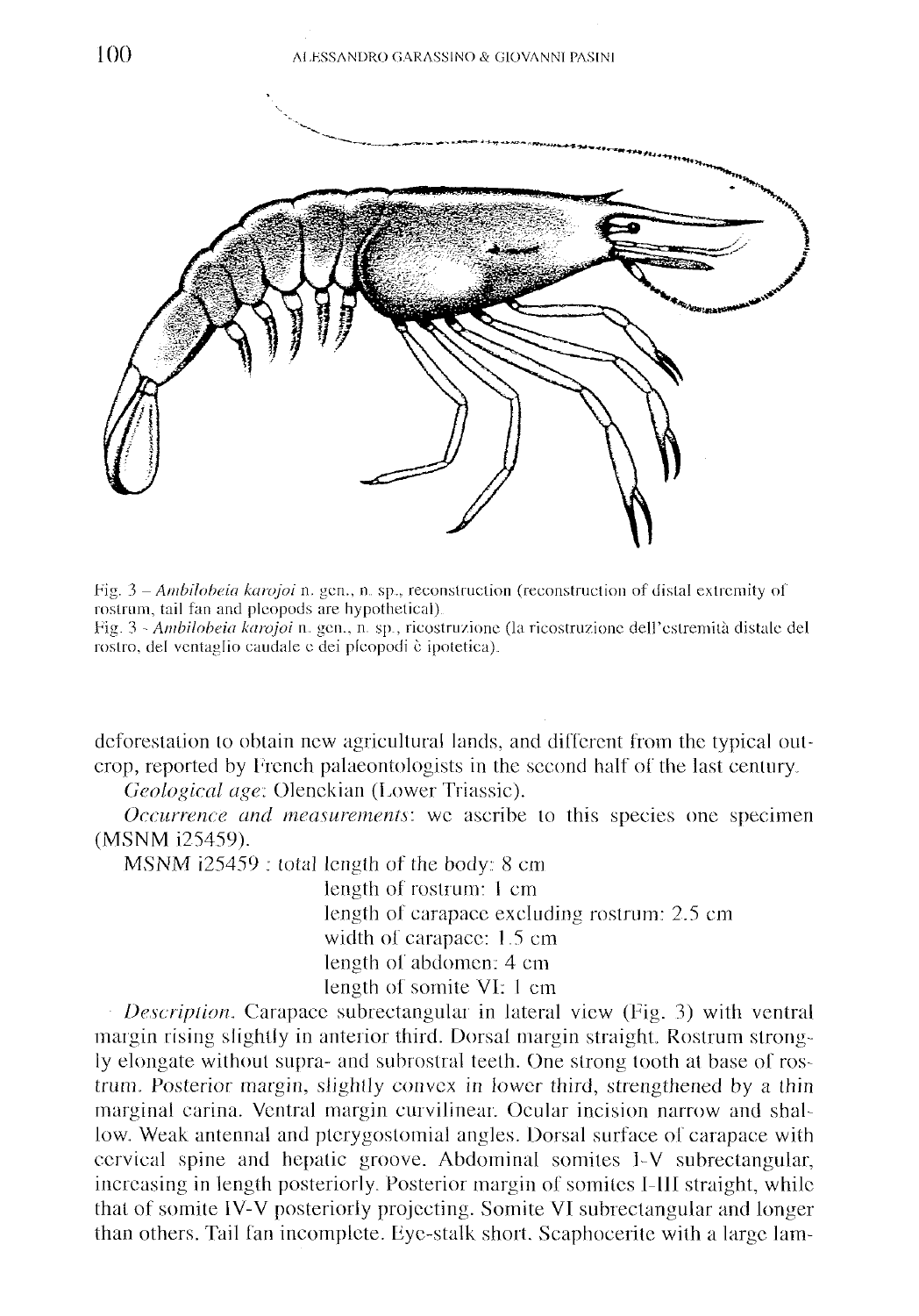

Fig. 4 - *Ambilobeia karojoi* n. gen., n. sp.. holotype. n. cat. MSNM i25459 (xl.9). lig. 4 - *Ambilobeia karojoi* n. gen., n. sp.. olotipo. n. cat. MSNM i25459 (xl.9).

ina rounded at distal extremity, bearing a spine on outer margin. Pereiopods I-III chelate, increasing in length posteriorly. Chelae short and stout. Pleopods not preserved.

*Discussion.* Garassino and Teruzzi (1995) described the new genus *Ifasya*  from Ambilobe region which included /. *straeleni* Garassino and Teruzzi, 1995, and *I. madagascariensis* (Van Straelen, 1933). *Ifasya* Garassino and Teruzzi, 1995 exhibits the following morphological features: subrectangular carapace, long rostrum with or without subrostral median tooth, strong hump at the base of rostrum, deep hepatic groove, weak branchiocardiac groove, gastro-orbital. hepatic and branchiocardiac spines, pereiopods I-III with strong and elongate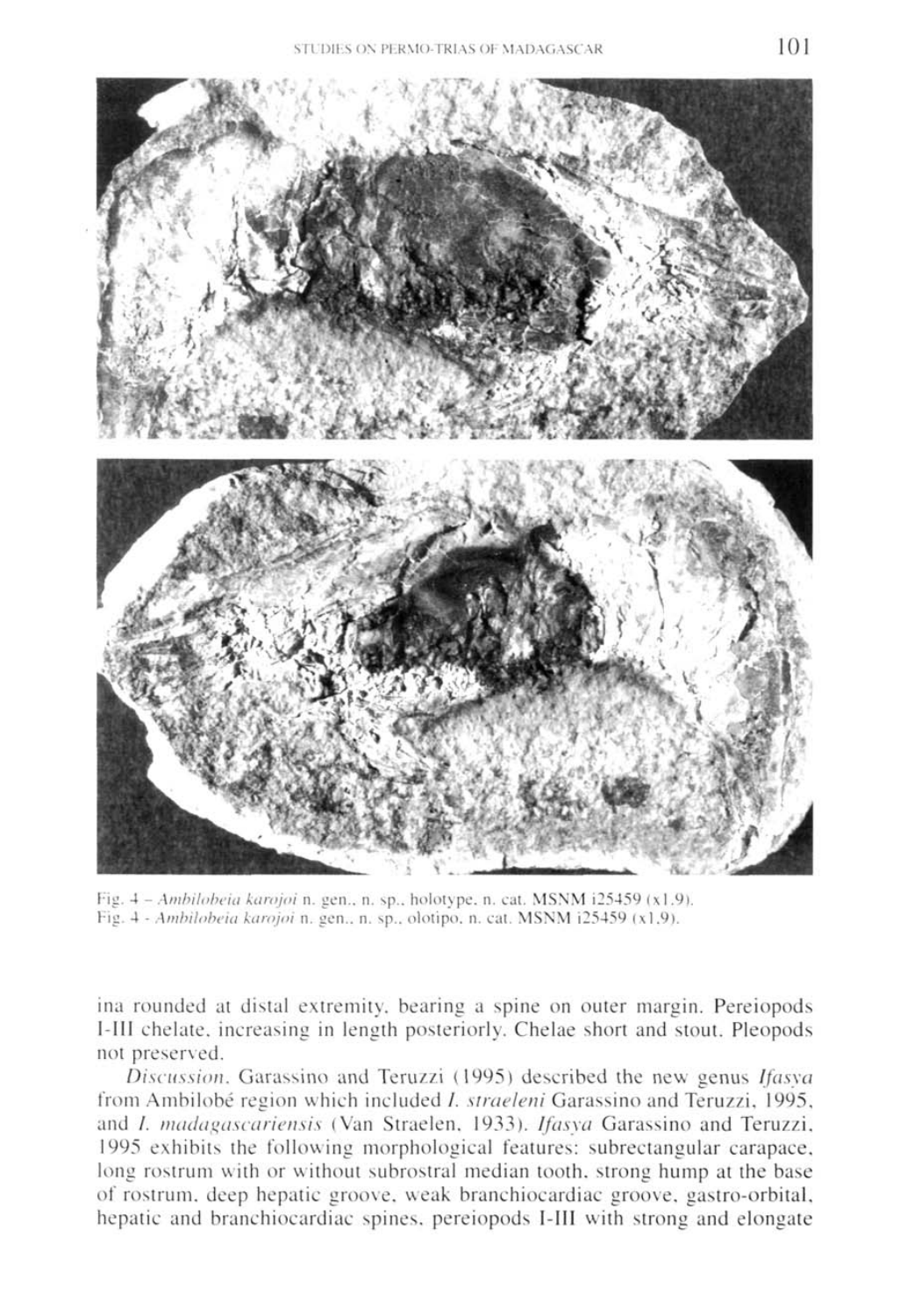chelae, well developed propodus of perciopod III, strongly elongate somite VI, and triangular telson with pointed distal extremity..

The study of this new specimen pointed out some morphological features, such as the elongate rostrum without supra- and subrostral teeth, strong tooth at the base of the rostrum, perciopods I-1II with short and stout chelae, that are different from species of *Ifasya* Garassino and Teruzzi, 1995. Therefore, we justify the institution of this new genus.

Only the Upper Triassic genus *Antrimpos* Miinstcr, 1839 could show some morphological affinities in the shape of rostrum and body with *Ambilobeia* n. gen. However, the rostrum with supra- and subrostral teeth, the presence of one strong antennal spine, and the presence of hepatic, orbito-antennal and gastrofrontal grooves distinguishes *Antrimpos* Münster, 1839 from the new genus.

## **Acknowledgements**

We wish to thank Mr. Karojo, a local prospector who donated us the study specimen, R.M. Feldmann, Geology Department, Kent State University, and G. Teruzzi, Department of the Invertebrate Palaeontology of Museo Civico di Storia Naturale di Milano for the useful advice in the draft of manuscript, careful review and criticism of manuscript. Photographic materials by L. Spezia, line drawing by F. Fogliazza.

## **References**

- Alessandrello A., 1990 Studies on Permo-Trias of Madagascar. 2. *Palaeoaphrodite anaboranoensis,* a new species of polichactc annelid from the Scythian of Madagascar. *AttiSoc. it. Sci. nat. Museo civ. Sior. nat. Milano,*  Milano, 131 (10): 205-208.
- Arduini P., 1990 Studies on Permo-Trias of Madagascar. 1. Thylacocephala from the Lower Trias of Madagascar. *Atti Soc. it. Sci. nat. Museo civ. Star. nat. Milano,* 131 (9): 197-204.
- Barbieri L., 1991 Poissons Eotriasiques du Nord-Ouest de Madagascar: Systematiquc et palaeoecologie. *Memoire de D.E.A. de Paleontologic.*
- Battail B., Beltan L. & Dutuit J.-M., 1987 Africa and Madagascar during Pcrmo-Triassic time: the evidence of the Vertebrate faunas. In: Gondwana Six, Columbus, Ohio (U.S.A.). *Geophys. Monogr.,* Washington, 41: 147- 155.
- Beltan L., 1968 La faune ichthyologique de l'Eotrias du NW de Madagascar. Le Neurocrane. Cahiers de Paléontologie, CNRS, Paris.
- Beltan L., 1996 Overview of systematics, paleobiology and paleoecology of Triassic fishes of northwestern Madagascar. Mesozoic Fishes. Systematics and Paleoecology. G. Arratia & G. Viohi (cds.). *Veriag Dr. F. Pfeil,*  Miinchen.
- Besairie H., 1932 Sur le Permo-Trias marin du nord de Madagascar et l'age du Karroo. *Cr. Soc. Geol. Fr.,* Paris, 10.
- Besairie H., 1972 Géologie de Madagascar. 1. Les terrains sédimentaires. Ann. Géol. de Madagascar, Antananarivo, 35.
- Brambilla S., Garassino A.., Pasini G. & Teruzzi G., 2002 Studies on Permo-Trias of Madagascar. 6. First record of cycloidea from the Lower Triassic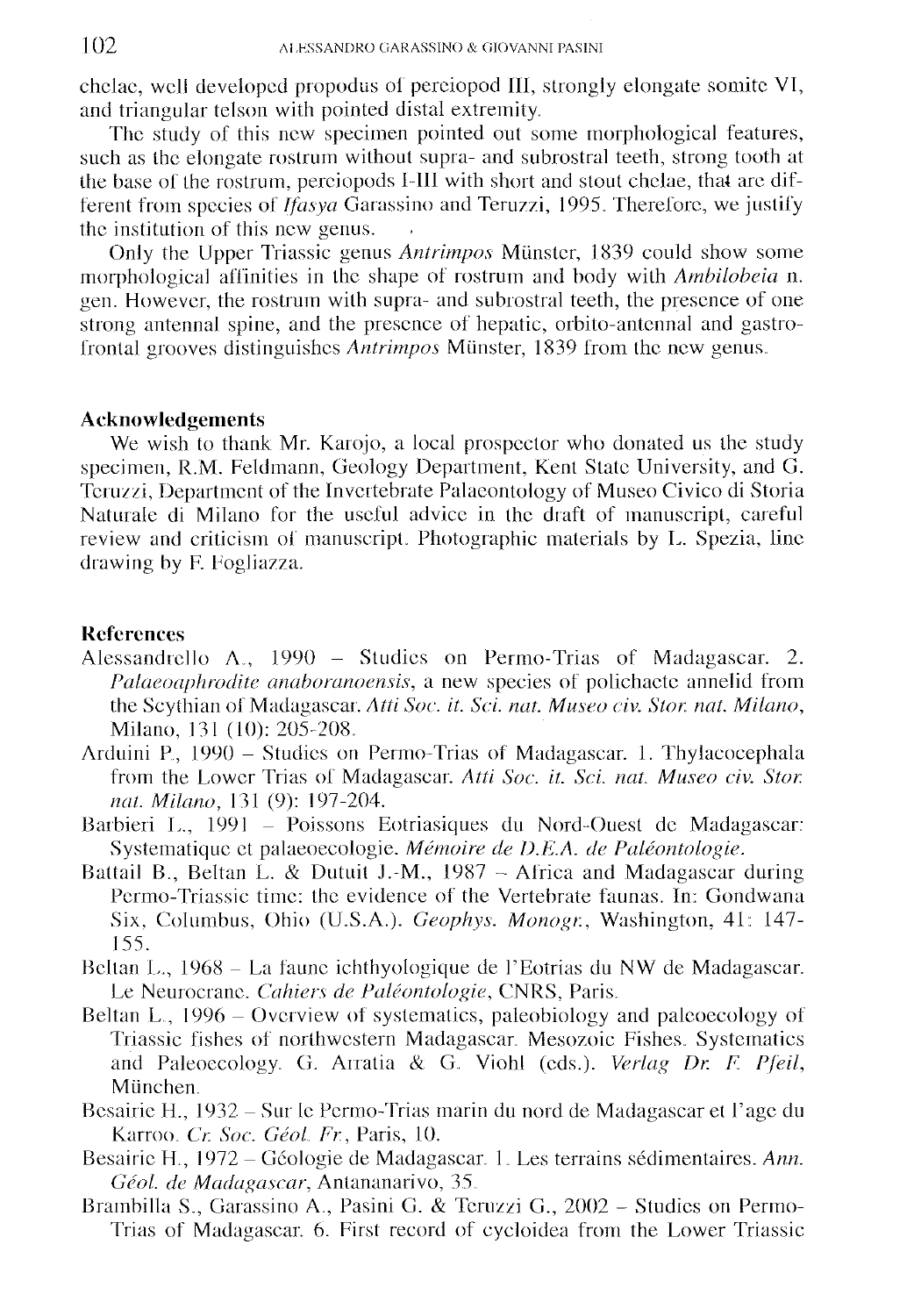(Olenckian) of Ambilobe region (NW Madagascar). *Alii Soc. it Sci. nat. Museo civ. Slor nat Milano,* Milano, 143 (1): 105-115.

- Collignon M., 1933 Lc Trias inferieur marin du nord de Madagascar et sa faune dc Cephalopodes. *Cr Ac. Sc,* Paris, 197 (18).
- Collignon M., 1934 Les Cephalopodcs du Trias inlerieur de Madagascar. *Ann. Paléont.*, Paris, 22 (3-4); 23 (1).
- Douville H,, 1910 Sur la dccouvcrle du Trias marin a Madagascar. *Bull, Soc. Geol. Ft:,* Paris, 10 (4): 124-133.
	- Garassino A. & Teruzzi G., 1995 Studies on Permo-Trias of Madagascar, 3. The decapod crustaceans of the Albilobe region (NW Madagascar). *Atti Soc. it. Sci. nat. Museo civ. Stor. nat. Milano,* Milano, 134 (1): 85-113.
	- Hauschke N., Wilde V. & Brauckmann C., in prep. Triassic limulids from Madagascar – missing links in the distribution of Mesozoic Limulacea.
	- Lehman J.-P., 1948 Sur la presence du genre *Birgeria* (Paleoniscidac) dans l'Eolrias de Madagascar. *Cr. Ac. Sc,* Paris, 226: 426-428.
	- Lehman J.-P., 1952 Etude complémentaire des Poissons de l'Eotrias de Madagascar. *Kunge. Vetensk. Ak. Handt 1952,* scr. 4, 2 (6),
	- Lehman J.-P., 1953 Etude d'un Pcrlcides du Trias de Madagascar. *Ann. Paleont,* Paris, 39.
	- Lehman J.-P., 1955 Les Stégocéphales du nord-est de Madagascar. Ann. *Paleont,* Paris, 241: 82-86.
	- Lehman J.-P., 1956 Compléments à l'étude des genres Ecrinesomus et *Bobasalrania* de l'Eotrias de Madagascar. *Ann. Paleont,* Paris, 42.
	- Lehman J.-P., 1958 Les Vertébrés traisiques inférieurs de Madagascar. Cr. *Reunion CCTA,* Tananarive.
	- Lehman J.-P., 1960 Les Stegocephales du Trias de Madagascar. *Ann. Paleont.,*  Paris, 47.
	- Lehman J.-P., 1963 Les Stegocephales de Madagascar. *Ann. Geol. Mad.,* Paris, 33.
	- Lehman J.-P., 1966 Nouveaux Stegocephales de Madagascar. *Ann. Paleont.,*  Paris, 2(2): 117-139.
	- Moy-Thomas J.L., 1935 The Coelacanth fishes from Madagascar. *Géol. Mag.*, Paris, 72 (851).
	- Olsen P.E.,  $1984$  The skull and pectoral girdle of the parasemionotid fish *Watsonulus eugnalhoides* from the Early Triassic Sakamena Group of Madagascar, with comments on the relationship of the holostean fishes.  $J$ . *Ver. Paleont,* California, 4 (3): 481-499.
	- Piveteau J,, 1927 Sur quelques Poissons fossiles du nord de Madagascar. *Cr. Ac. Sc,* Paris, 184 (21): 1264-1266,
	- Piveteau J., 1934 Les Poissons du Trias inférieur. Les Actynoptérigiens. Ann. *Paleont,* Paris, 23 (3-4): 83-178.
	- Piveleau J., 1936 Une forme ancstralc des Amphibiens anoures dans lc Trias inférieur de Madagascar. Cr. Ac. Sc., Paris, 202 (19): 1607-1608.
	- Piveteau J., 1938 Un amphibien du Trias inférieur. Essai sur l'origine et l'evolution des Amphibiens anoures. *Ann. Paleont,* Paris, 26 (3-4): 135-177.
	- Piveteau J., 1946 Les Poissons du Trias inférieur. La famille de Saurichthydés. *Ann. Paleont,* Paris, 31.
	- Piveteau J., 1956 Présence d'Amphibien Labyrinthodonte dans le Trias inferieur du nord de Madagascar. *CRS Soc. Geol. Fr,* Paris, 14.